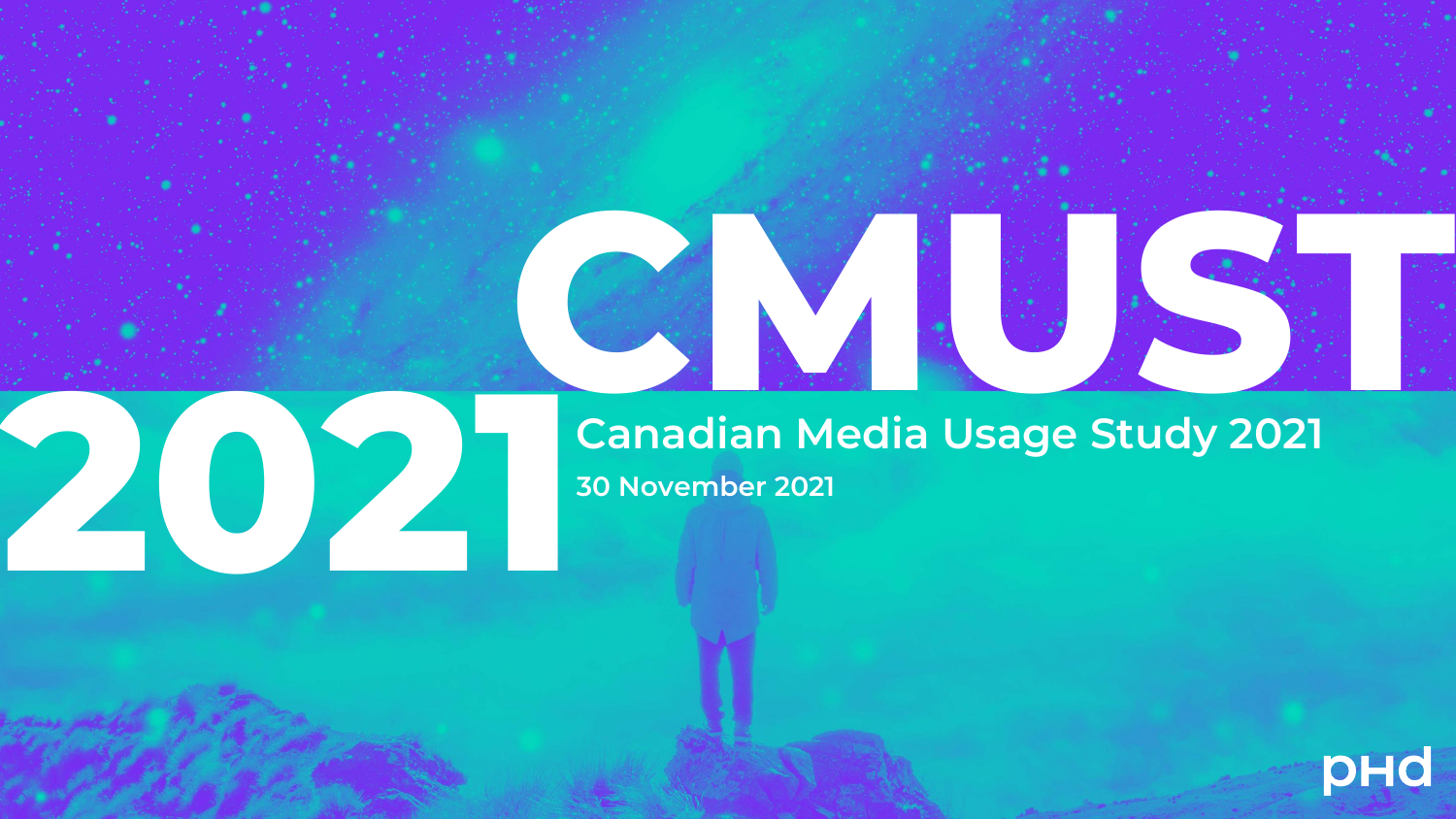#### **What's CMUST?**

Since its inception in 2004, PHD Canada's Canadian Media Usage Study (CMUST) has been the only in-depth examination of multi-media usage sourced from the multiple research audience currencies of record.

The study documents consumers' changing media consumption across as media digital technologies increasingly impact Canadians.

This year's study updates trends on overall media usage and device penetration trends. Using new data from Vividata Metrica and Numeris VAM projects has allowed a richer understanding of the some of the mobile and smart TV habits that have been hard to quantify in recent years.

The document trends media habits through the phases of the pandemic to date – including some hints that our focused attention is dwindling rapidly.

With the rising importance of Walled Gardens in terms of consumer time and transactional considerations (i.e. data, measurement, etc…) we have, for the first time, mapped their weekly reach and time.

Given the pressing need to address climate change, we've also provided some perspective on the direct and indirect carbon footprints of the media that is bought and sold in Canada.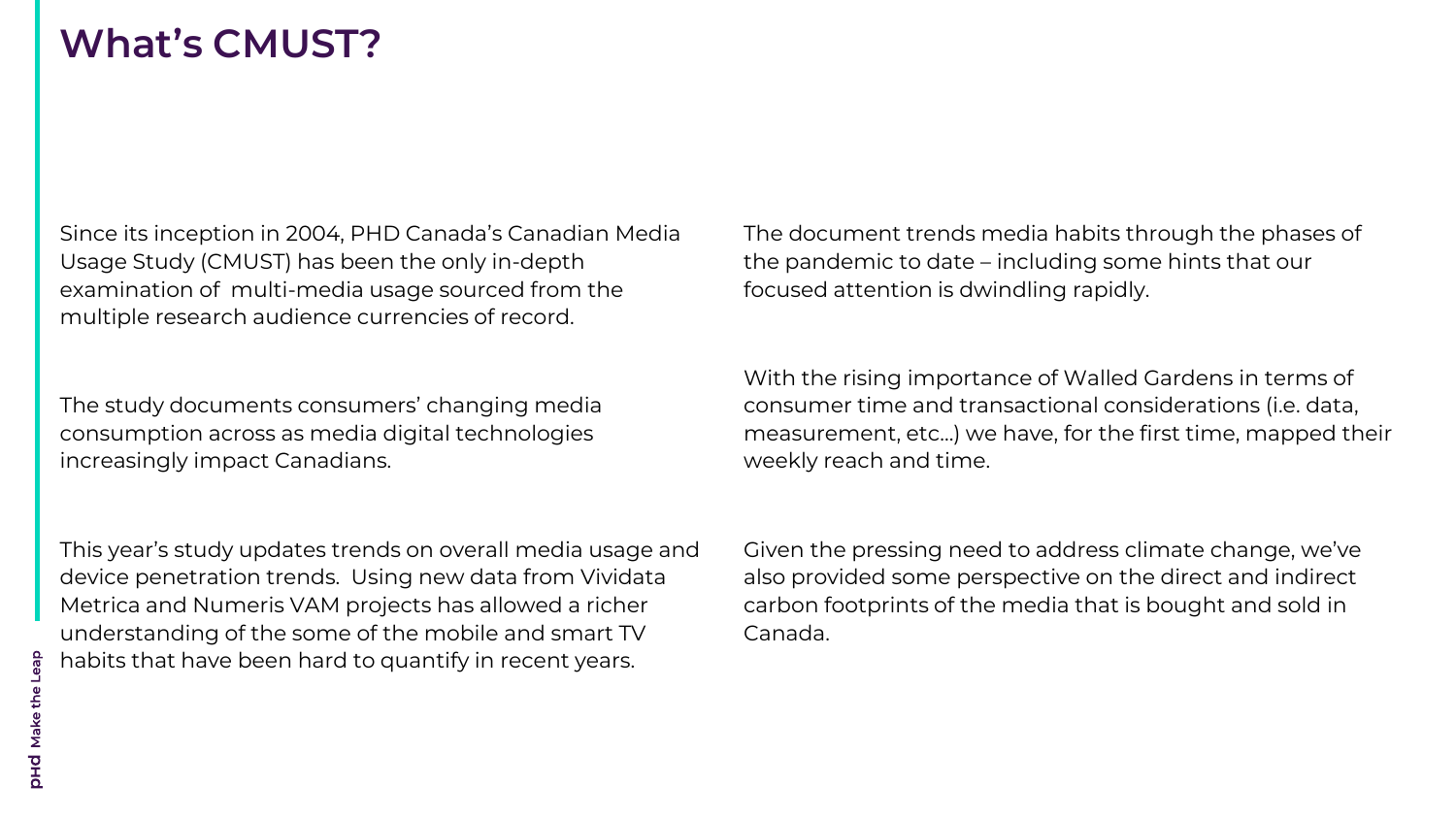## **The last 3 years: accelerating trends**

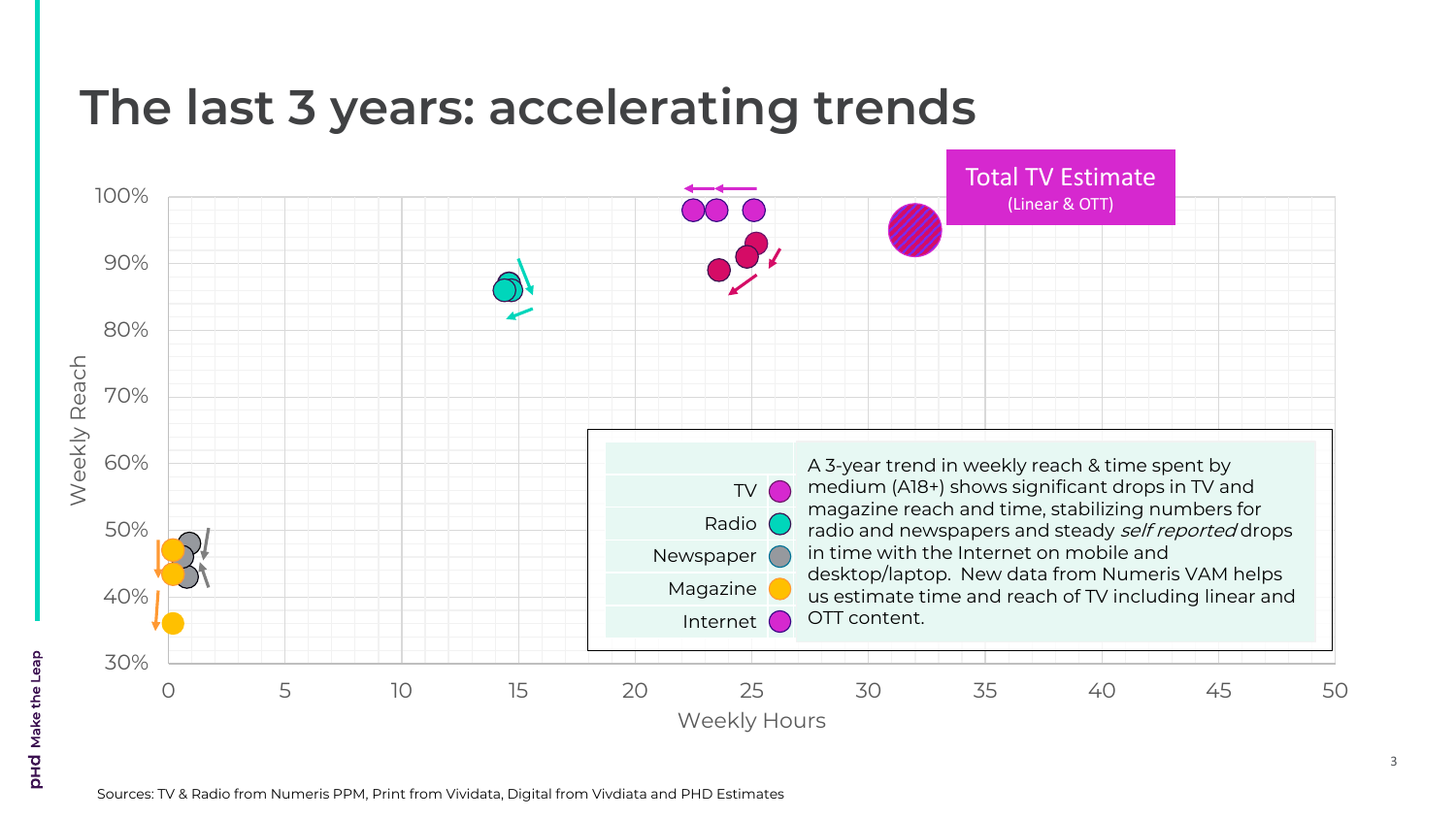#### **Device Penetration**



There were significant increases for several devices in 2020/21 – possibly in part due to a methodology adjustment to the survey to navigate the pandemic.

Tablets and PCs both saw increases.

Smart TVs saw marked growth in 2019 and are surprisingly strong amongst younger adults as well.

New gaming systems have not lead to significant increases in household penetration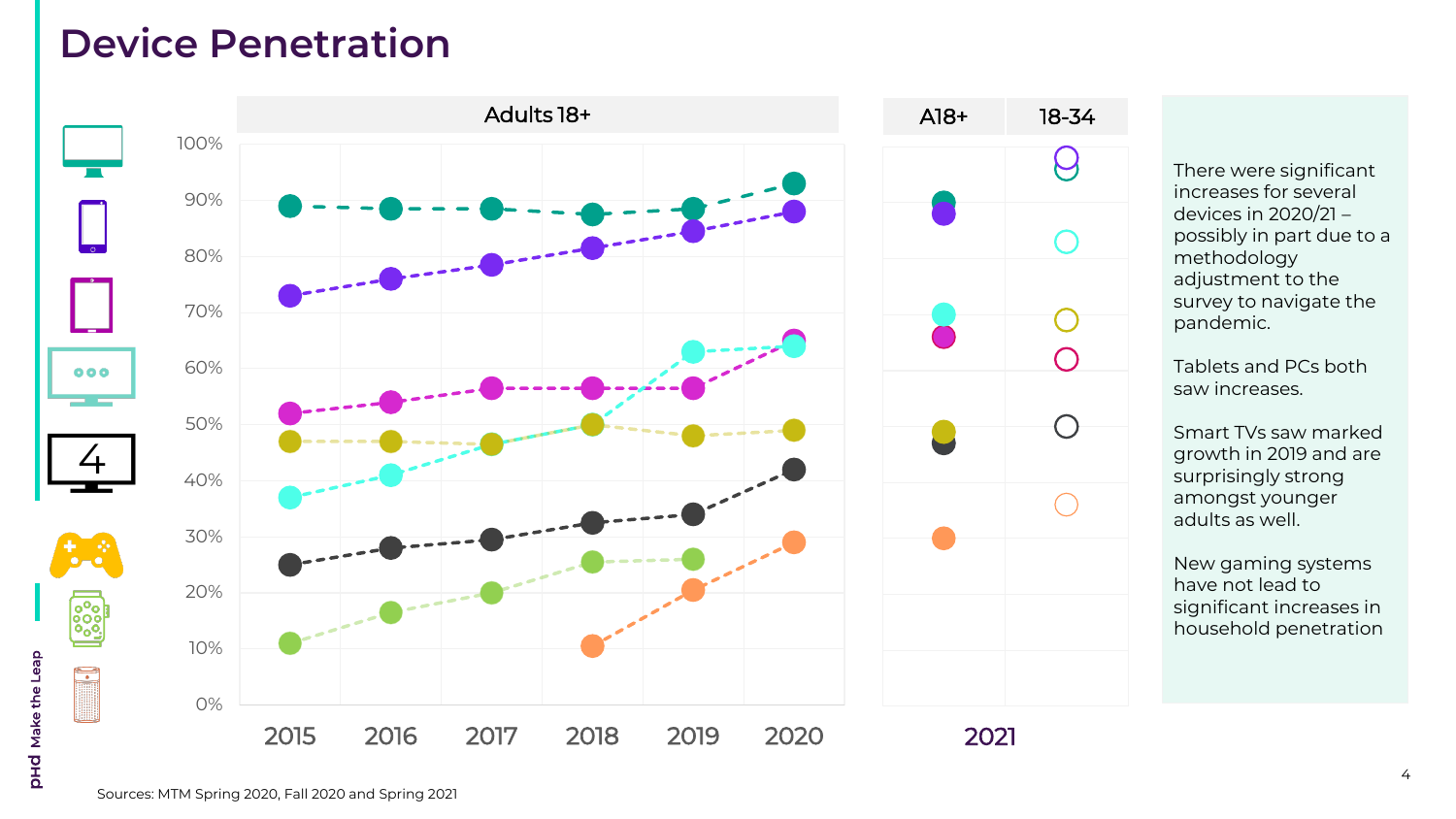## **Video habits are evolving rapidly**

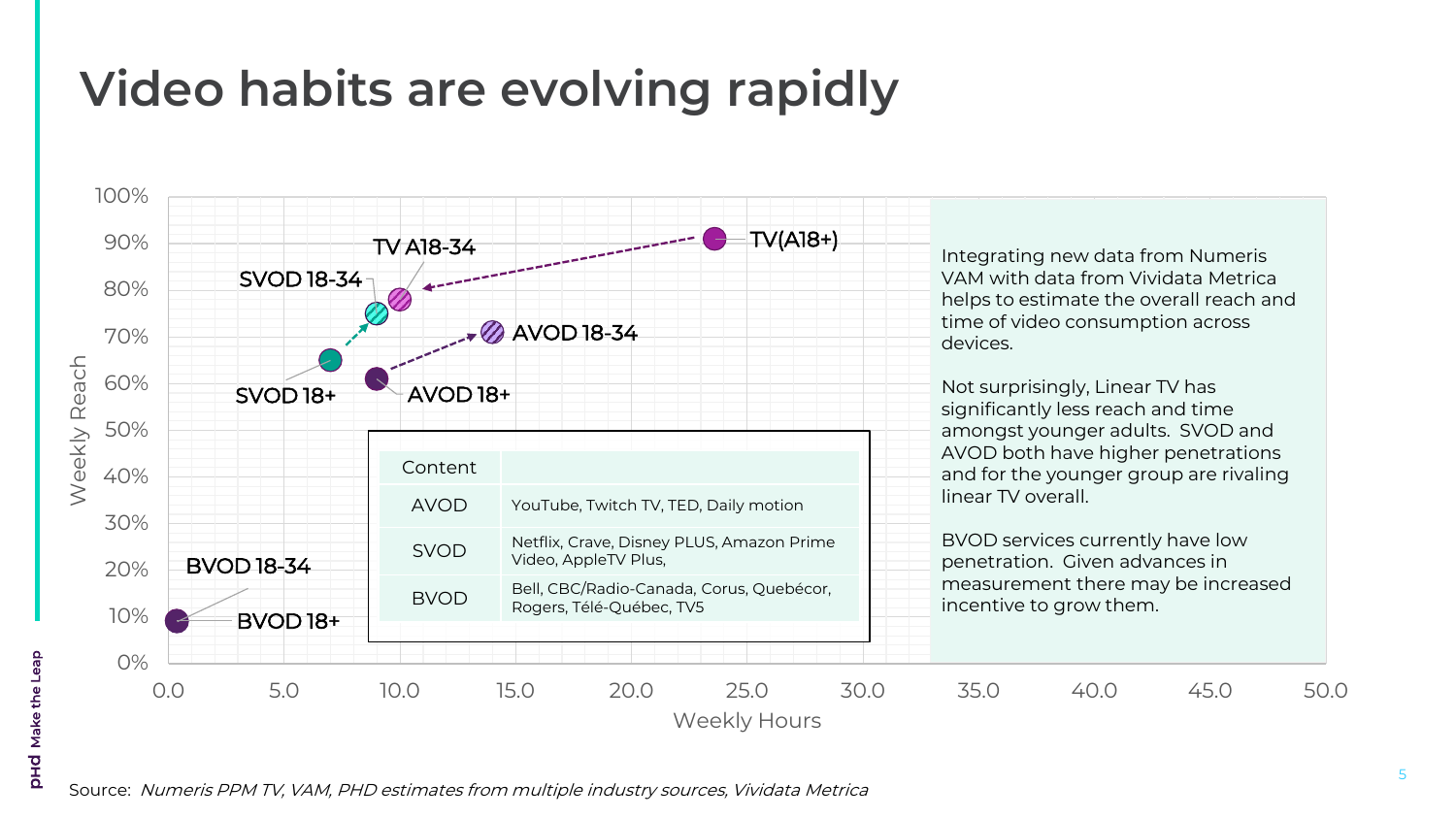



Adults 18+ and younger adults have surprisingly similar habits in terms of devices for video viewing.

TV (the device 'on the wall') dominates for both groups.

The sources of content, however, vary dramatically. Broadcast TV dominates amongst A18+ (given it's strong performance particularly amongst A55+).

Platforms (AVOD) and Subscriptions (SVOD) dominate for younger adults.

Source: Numeris PPM TV, VAM, PHD estimates from multiple industry sources, Vividata Metrica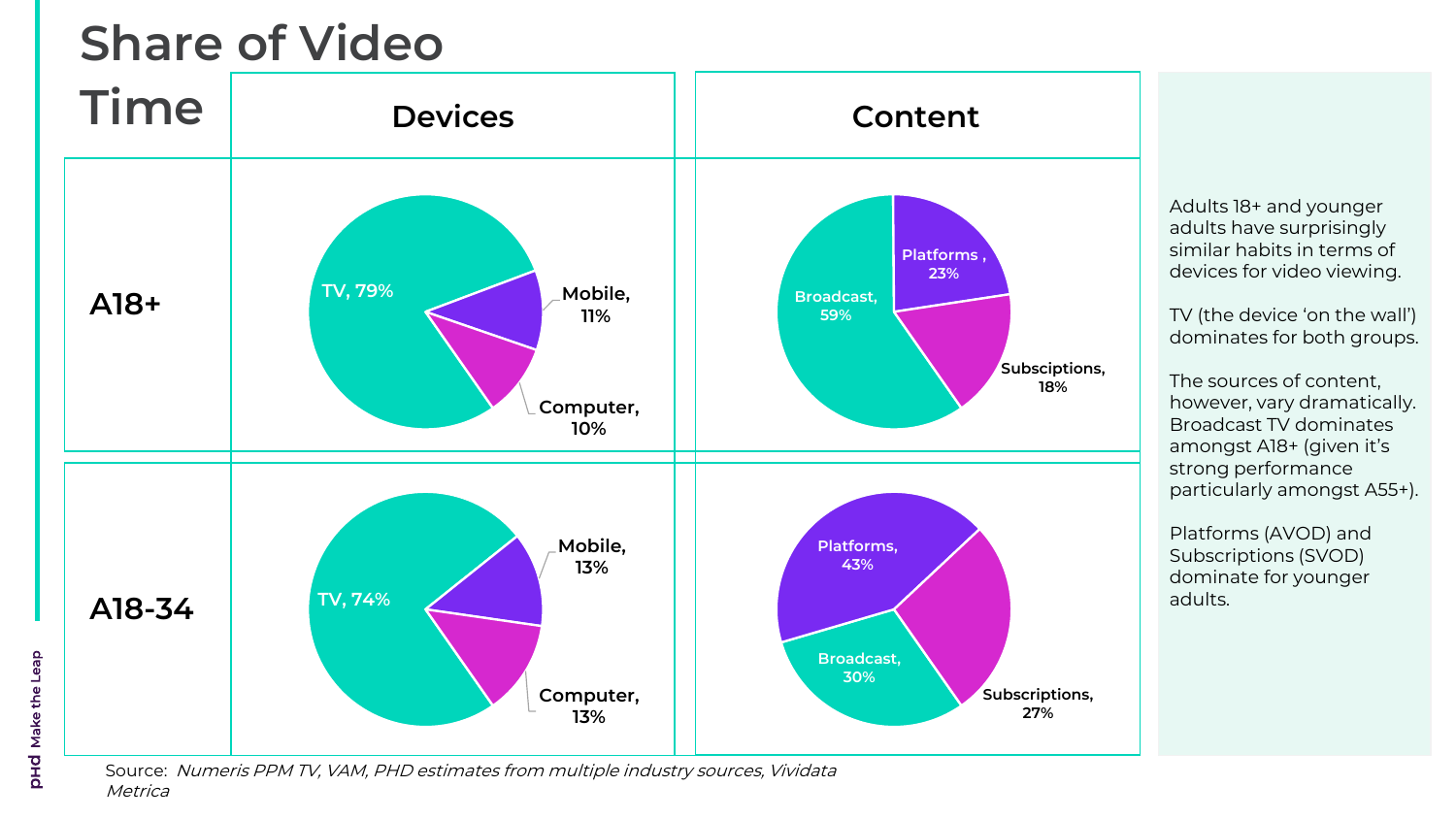#### **Generational differences in Audio mirror video**

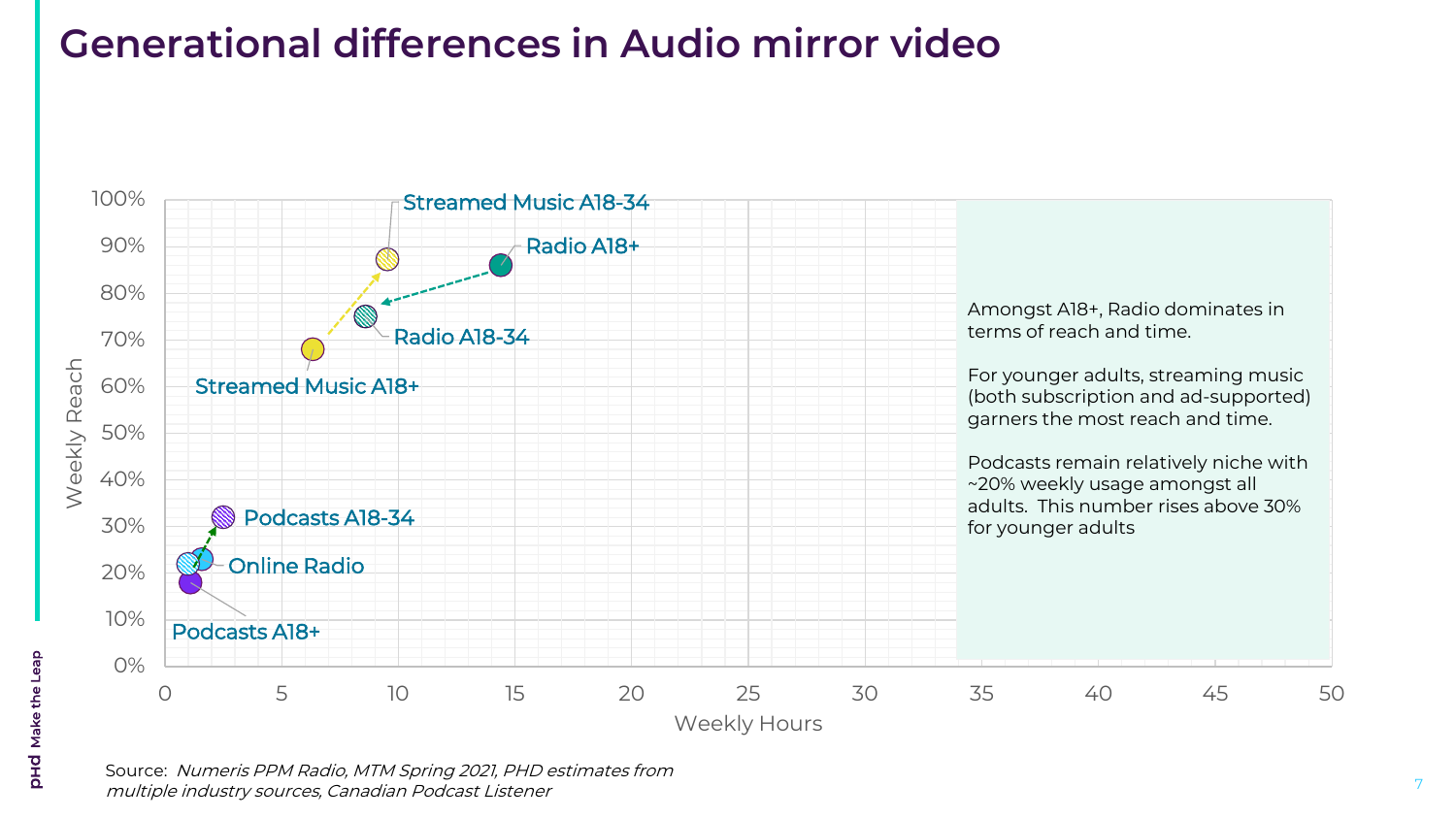## **The COVID Effect**



The Pandemic has had a significant impact on media habits.

Relative to Q1 2020 only the internet has seen sustained increases in time spent.

After a short term lift, TV has seen slowbut-steady declines.

Media consumed partially or wholly out of home (e.g. radio and OOH) have seen dramatical drops. Summer 2021 saw OOH return to (non-seasonally adjusted) increases relative to pre-Pandemic.

Internet Attention Index tracks an estimate of time spent relative to sites visited and suggests a steady decline in attention online (in spite of higher time spent and more sites visited)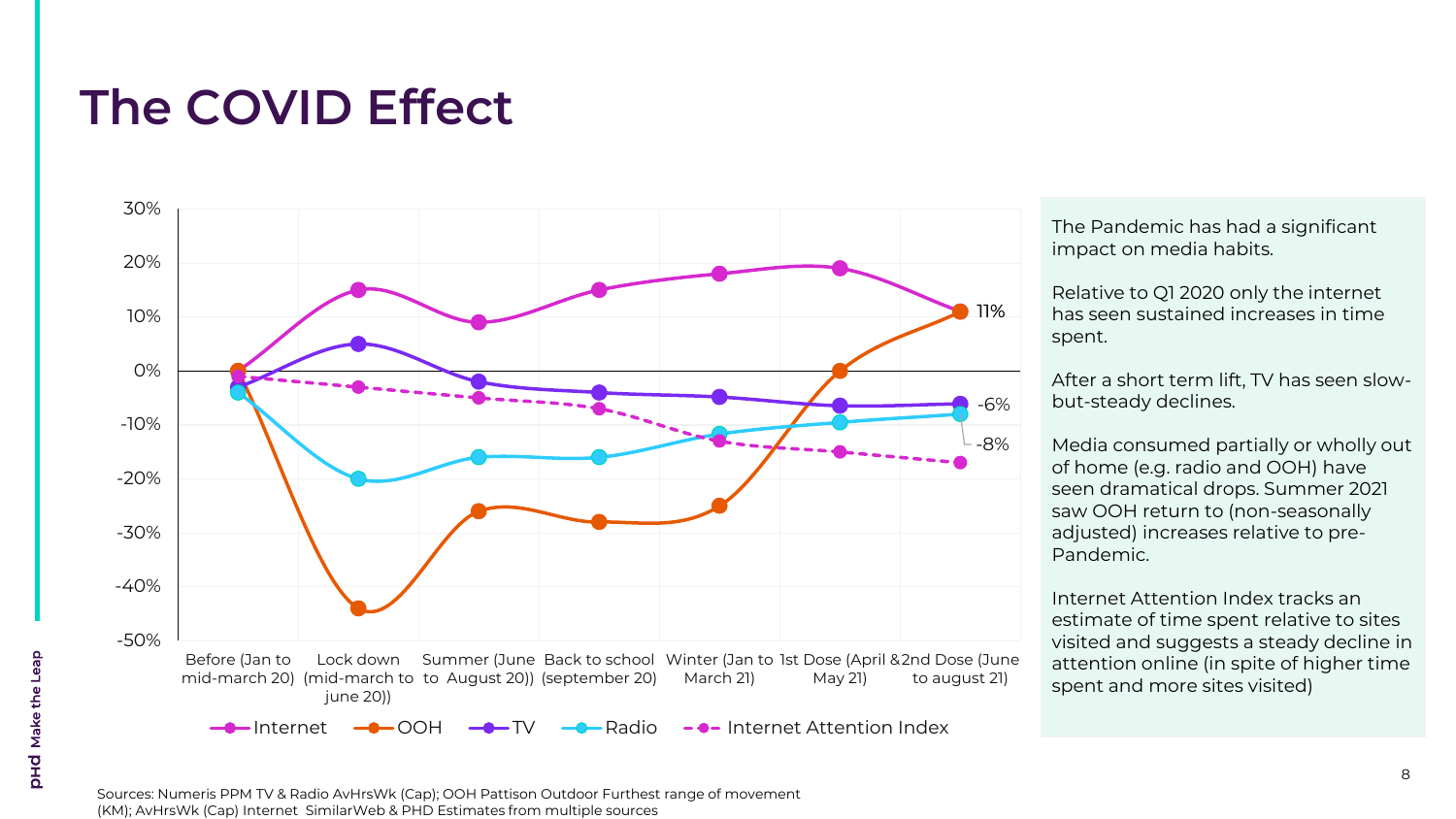## **Walled Gardens in Context**

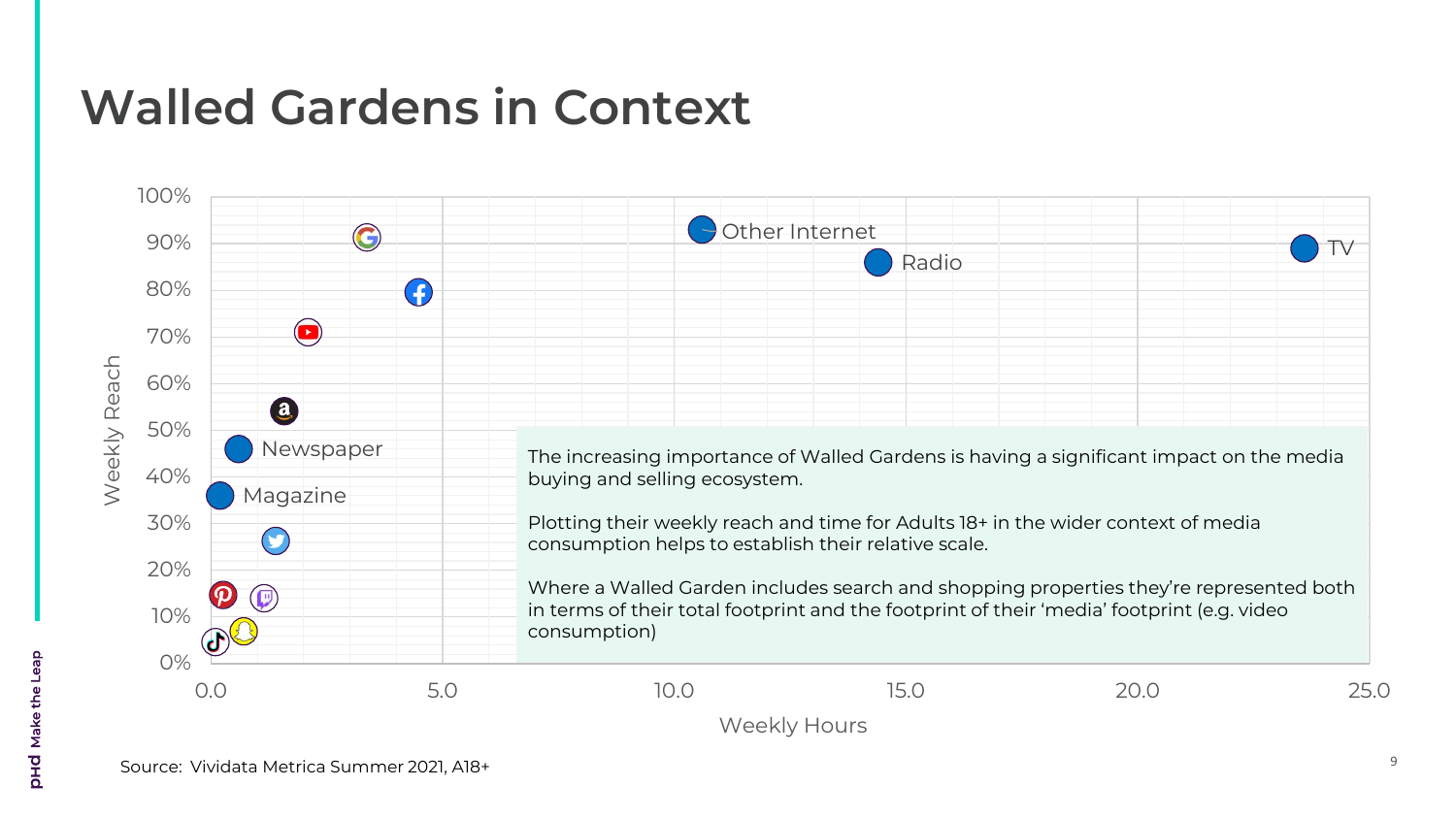### **Carbon Footprint estimates for 10 million video impressions**



Using a combination of sources, we've sought to contextualize the carbon footprint of 10 million video impressions in terms 'tanks of gas'.

The map highlights the large variation across provinces as a result of the relative carbon intensity of electrical grids.

The carbon impact of digital advertising can be reduced with – smaller file sizes, increased 'off peak' impressions and weighting delivery towards low carbon geographies like Quebec.

It's important to note that advertising is a key driver of consumer demand – with a much greater impact on carbon emissions than bandwidth alone. A [recent study](https://www.marketingweek.com/marketers-shape-consumer-demand-sustainable-future/) suggested that 28% of consumer emissions of UK residents were from advertising-generated demand.

The biggest gains for the climate cause are likely to come from brilliant advertising that creates consumer demand for green products.

If you'd like to learn more about the topic and the calculations the following sources may be useful - [Electricity usage](https://www.wholegraindigital.com/blog/website-energy-consumption/) of internet bandwidth, provincial [differences](https://www.cer-rec.gc.ca/en/data-analysis/energy-commodities/electricity/report/2017-canadian-renewable-power/canadas-renewable-power-landscape-2017-energy-market-analysis-ghg-emission.html) and estimated [equivalences.](https://oee.nrcan.gc.ca/corporate/statistics/neud/dpa/calculator/ghg-calculator.cfm#results)